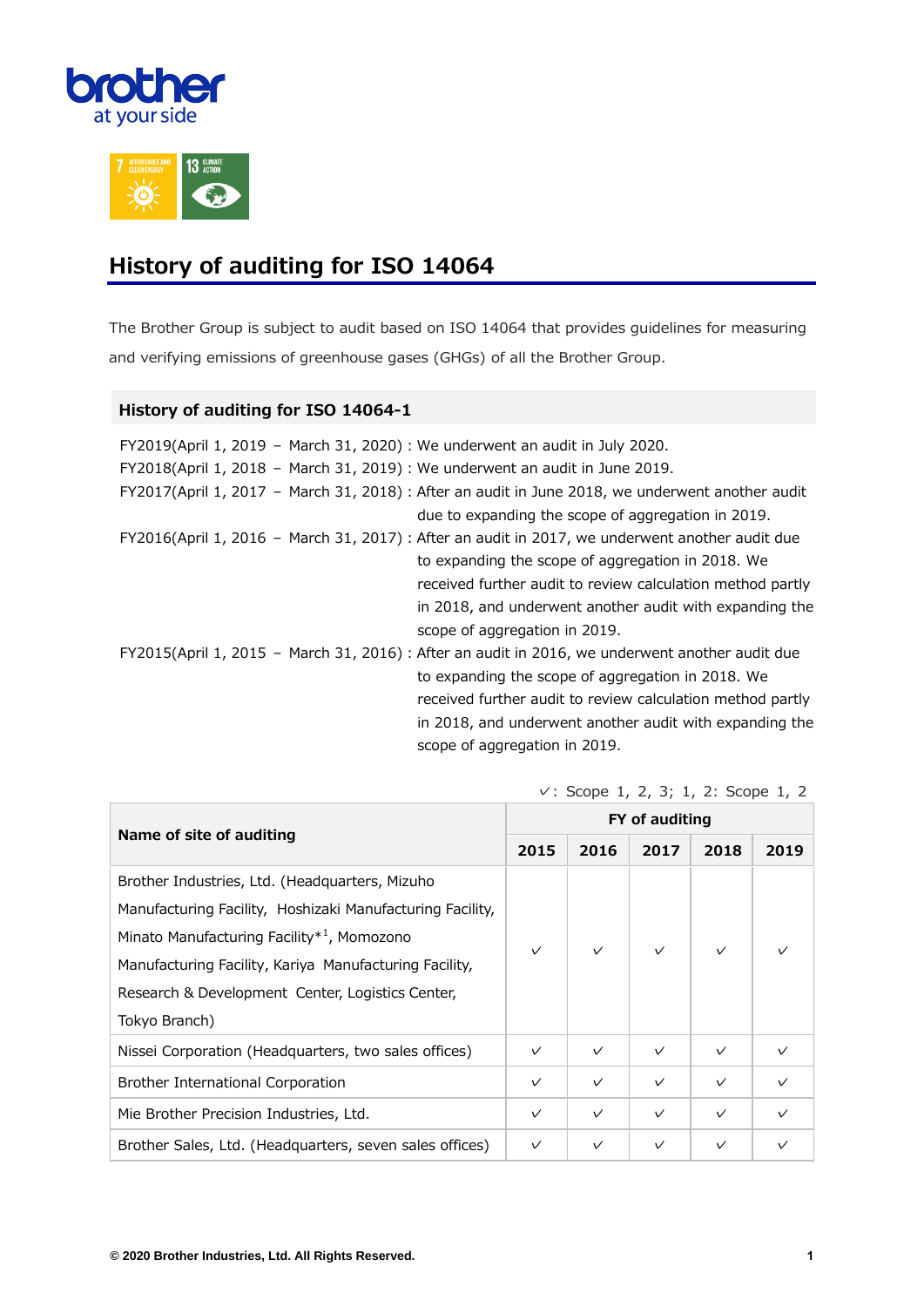# **brother**

| XING Inc.                                                 | $\checkmark$             | $\checkmark$             | $\checkmark$             | $\checkmark$ | $\checkmark$ |
|-----------------------------------------------------------|--------------------------|--------------------------|--------------------------|--------------|--------------|
| XING Music Entertainment, Inc.                            | $\checkmark$             | $\checkmark$             | $\checkmark$             | $\checkmark$ | $\checkmark$ |
| BMB International Corp.                                   | $\overline{\phantom{a}}$ | $\checkmark$             | $\checkmark$             | $\checkmark$ | $\checkmark$ |
| Teichiku Entertainment, Inc.                              | $\overline{\phantom{a}}$ | $\checkmark$             | $\checkmark$             | $\checkmark$ | $\checkmark$ |
| Teichiku Music, Inc.                                      | $\overline{\phantom{a}}$ | $\checkmark$             | $\checkmark$             | $\checkmark$ | $\checkmark$ |
| Standard Corp. <sup>*2</sup>                              | 1, 2                     | 1, 2                     | $\checkmark$             | $\checkmark$ | $\checkmark$ |
| Grandprix Leisure System Co., Ltd.                        | $\overline{\phantom{a}}$ | $\overline{\phantom{a}}$ | $\overline{\phantom{a}}$ | $\checkmark$ | $\checkmark$ |
| Brother Logitec Ltd.                                      | $\checkmark$             | $\checkmark$             | $\checkmark$             | $\checkmark$ | $\checkmark$ |
| Brother Real Estate, Ltd.                                 | $\checkmark$             | $\checkmark$             | $\checkmark$             | $\checkmark$ | $\checkmark$ |
| Brother Living Service Co., Ltd.                          | $\checkmark$             | $\checkmark$             | $\checkmark$             | $\checkmark$ | $\checkmark$ |
| Brother Enterprise, Ltd.                                  | $\checkmark$             | $\checkmark$             | $\checkmark$             | $\checkmark$ | $\checkmark$ |
| Betop Staff, Ltd.                                         | $\checkmark$             | $\checkmark$             | $\checkmark$             | $\checkmark$ | $\checkmark$ |
| Brother Industries (U.S.A.) Inc.                          | $\checkmark$             | $\checkmark$             | $\checkmark$             | $\checkmark$ | $\checkmark$ |
| Brother International Corporation (U.S.A.)                | $\checkmark$             | $\checkmark$             | $\checkmark$             | $\checkmark$ | $\checkmark$ |
| (Headquarters, three offices)                             |                          |                          |                          |              |              |
| Brother International Corporation (Canada) Ltd.           | $\checkmark$             | $\checkmark$             | $\checkmark$             | $\checkmark$ | $\checkmark$ |
| Brother International de Mexico, S.A. de C.V.             | $\checkmark$             | $\checkmark$             | $\checkmark$             | $\checkmark$ | $\checkmark$ |
| Brother International Corporation do Brasil, Ltda.        | $\checkmark$             | $\checkmark$             | $\checkmark$             | $\checkmark$ | $\checkmark$ |
| Brother International de Chile, Ltda.                     | $\checkmark$             | $\checkmark$             | $\checkmark$             | $\checkmark$ | $\checkmark$ |
| Brother International Corporation de Argentina S.R.L.     | $\checkmark$             | $\checkmark$             | $\checkmark$             | $\checkmark$ | $\checkmark$ |
| Brother Mobile Solutions, Inc.                            | $\checkmark$             | $\checkmark$             | $\checkmark$             | $\checkmark$ | $\checkmark$ |
| Brother International del Peru S.A.C.                     | $\checkmark$             | $\checkmark$             | $\checkmark$             | $\checkmark$ | $\checkmark$ |
| Brother Industries (U.K.) Ltd.                            | $\checkmark$             | $\checkmark$             | $\checkmark$             | $\checkmark$ | $\checkmark$ |
| Brother Industries (Slovakia) s.r.o.                      | $\checkmark$             | $\checkmark$             | $\checkmark$             | $\checkmark$ | $\checkmark$ |
| Brother Internationale Industriemaschinen GmbH            | $\checkmark$             | $\checkmark$             | $\checkmark$             | $\checkmark$ | $\checkmark$ |
| Brother Internationale Industriemaschinen GmbH            | $\checkmark$             | $\checkmark$             | $\checkmark$             | $\checkmark$ | $\checkmark$ |
| (Italian Branch)                                          |                          |                          |                          |              |              |
| Brother Sewing Machines Europe GmbH                       | $\checkmark$             | $\checkmark$             | $\checkmark$             | $\checkmark$ | $\checkmark$ |
| Brother Sewing Machines Europe GmbH (U.K. Branch)         | $\checkmark$             | $\checkmark$             | $\checkmark$             | $\checkmark$ | $\checkmark$ |
| Brother System Technology Development (Hangzhou)<br>Ltd.  | $\checkmark$             | $\checkmark$             | $\checkmark$             | $\checkmark$ | $\checkmark$ |
| Taiwan Brother Industries, Ltd.                           | $\checkmark$             | $\checkmark$             | $\checkmark$             | $\checkmark$ | $\checkmark$ |
| Brother Industries Technology (M) Sdn. Bhd. <sup>*3</sup> | $\checkmark$             | $\checkmark$             | $\overline{\phantom{a}}$ |              |              |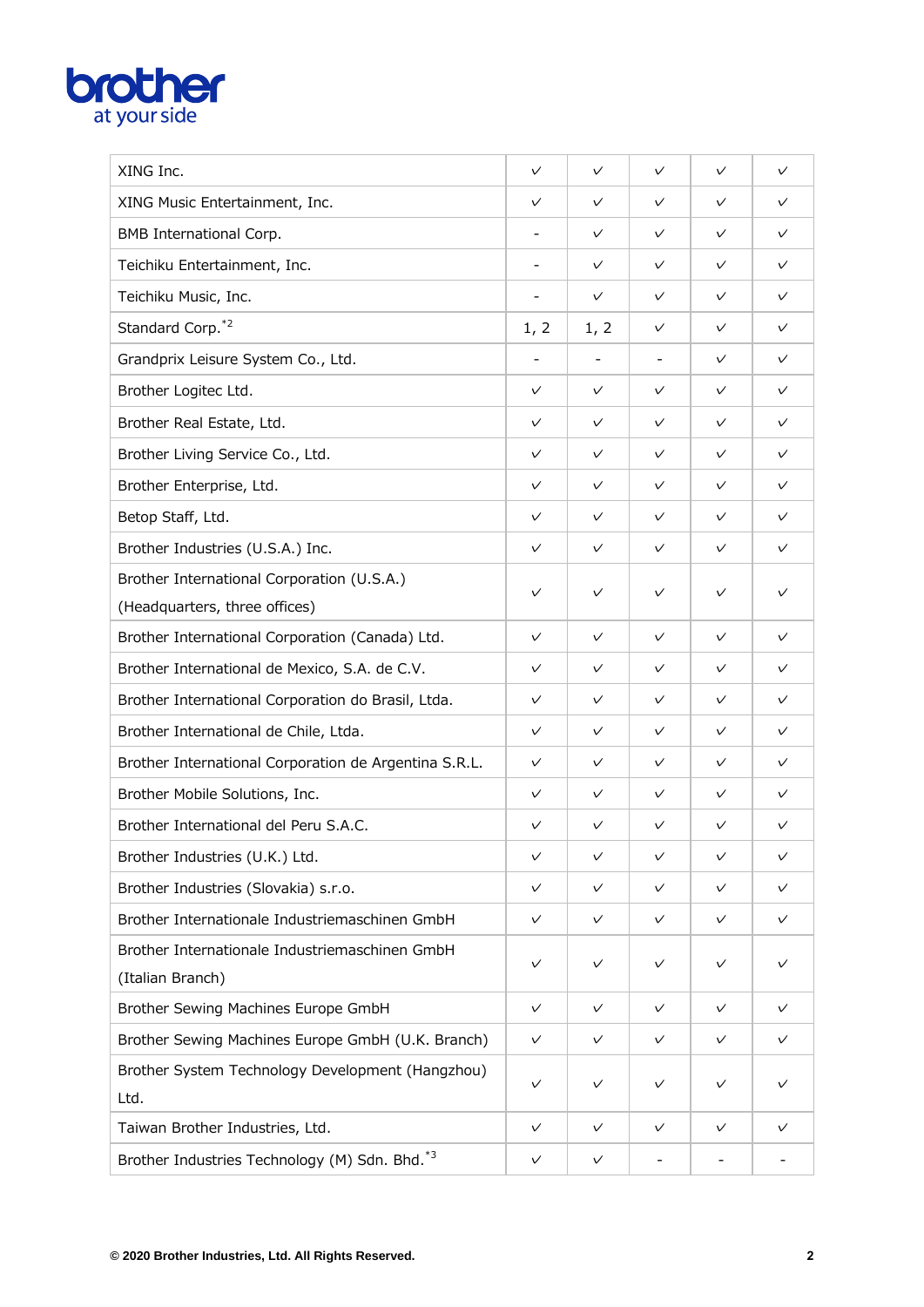# **brother**

| Zhuhai Brother Industries, Co., Ltd.                              | $\checkmark$             | $\checkmark$ | $\checkmark$             | $\checkmark$ | $\checkmark$ |
|-------------------------------------------------------------------|--------------------------|--------------|--------------------------|--------------|--------------|
| Brother Machinery Xian Co., Ltd.                                  | $\checkmark$             | $\checkmark$ | $\checkmark$             | $\checkmark$ | $\checkmark$ |
| Brother Industries (Shenzhen), Ltd.*4                             | $\checkmark$             |              |                          |              |              |
| (currently: Brother Technology (Shenzhen) Ltd.)                   |                          |              |                          |              |              |
| Brother Industries (Vietnam) Ltd.                                 | $\checkmark$             | $\checkmark$ | $\checkmark$             | $\checkmark$ | $\checkmark$ |
| Brother Technology (Shenzhen) Ltd.*4                              | $\checkmark$             | $\checkmark$ | $\checkmark$             | $\checkmark$ | $\checkmark$ |
| Brother Corporation (Asia) Ltd.                                   | $\checkmark$             |              | $\overline{\phantom{a}}$ |              |              |
| Brother Industries Saigon, Ltd.                                   | $\checkmark$             | $\checkmark$ | $\checkmark$             | $\checkmark$ | $\checkmark$ |
| Brother Industries (Philippines), Inc.                            | $\checkmark$             | $\checkmark$ | $\checkmark$             | $\checkmark$ | $\checkmark$ |
| Brother Machinery Vietnam Co., Ltd.                               | $\checkmark$             | $\checkmark$ | $\checkmark$             | $\checkmark$ | $\checkmark$ |
| Nissei Trading (Shanghai) Co., Ltd. (Headquarters, one<br>branch) | $\checkmark$             | $\checkmark$ | $\checkmark$             | $\checkmark$ | $\checkmark$ |
| Brother International (S.A.) (Pty) Ltd.                           | $\checkmark$             | $\checkmark$ | $\checkmark$             | $\checkmark$ | $\checkmark$ |
| Brother International (Aust.) Pty. Ltd.                           | $\checkmark$             | $\checkmark$ | $\checkmark$             | $\checkmark$ | $\checkmark$ |
| Brother International Singapore Pte. Ltd.                         | $\checkmark$             | $\checkmark$ | $\checkmark$             | $\checkmark$ | $\checkmark$ |
| Brother International (NZ) Ltd.                                   | $\checkmark$             | $\checkmark$ | $\checkmark$             | $\checkmark$ | $\checkmark$ |
| Brother International (HK) Ltd.                                   | $\checkmark$             | $\checkmark$ | $\checkmark$             | $\checkmark$ | $\checkmark$ |
| Brother International (Gulf) FZE                                  | $\checkmark$             | $\checkmark$ | $\checkmark$             | $\checkmark$ | $\checkmark$ |
| Brother International (Gulf) FZE (Turkey Branch)                  | $\checkmark$             | $\checkmark$ | $\checkmark$             | $\checkmark$ | $\checkmark$ |
| Brother Commercial (Thailand) Ltd.                                | $\checkmark$             | $\checkmark$ | $\checkmark$             | $\checkmark$ | $\checkmark$ |
| Brother Machinery (Asia) Ltd.                                     | $\checkmark$             | $\checkmark$ | $\checkmark$             | $\checkmark$ | $\checkmark$ |
| Brother International (Malaysia) Sdn. Bhd.                        | $\checkmark$             | $\checkmark$ | $\checkmark$             | $\checkmark$ | $\checkmark$ |
| Brother International Philippines Corporation                     | $\checkmark$             | $\checkmark$ | $\checkmark$             | $\checkmark$ | $\checkmark$ |
| Brother (China) Ltd. (Headquarters, two branches)                 | $\checkmark$             | $\checkmark$ | $\checkmark$             | $\checkmark$ | $\checkmark$ |
| BMB (Shanghai) International Corp.                                | $\overline{\phantom{a}}$ | $\checkmark$ | $\checkmark$             | $\checkmark$ | $\checkmark$ |
| Brother International (India) Private Ltd.                        | $\checkmark$             | $\checkmark$ | $\checkmark$             | $\checkmark$ | $\checkmark$ |
| PT. Brother International Sales Indonesia                         | $\checkmark$             | $\checkmark$ | $\checkmark$             | $\checkmark$ | $\checkmark$ |
| Brother International Taiwan Ltd.                                 | $\checkmark$             | $\checkmark$ | $\checkmark$             | $\checkmark$ | $\checkmark$ |
| Brother International (Vietnam) Co., Ltd.                         | $\checkmark$             | $\checkmark$ | $\checkmark$             | $\checkmark$ | $\checkmark$ |
| Brother International Korea Co., Ltd.                             | $\checkmark$             | $\checkmark$ | $\checkmark$             | $\checkmark$ | $\checkmark$ |
| Brother Machinery Shanghai Ltd.                                   | $\checkmark$             | $\checkmark$ | $\checkmark$             | $\checkmark$ | $\checkmark$ |
| Nissei Gear Motor Mfg. (Changzhou) Co., Ltd.                      | $\checkmark$             | $\checkmark$ | $\checkmark$             | $\checkmark$ | $\checkmark$ |